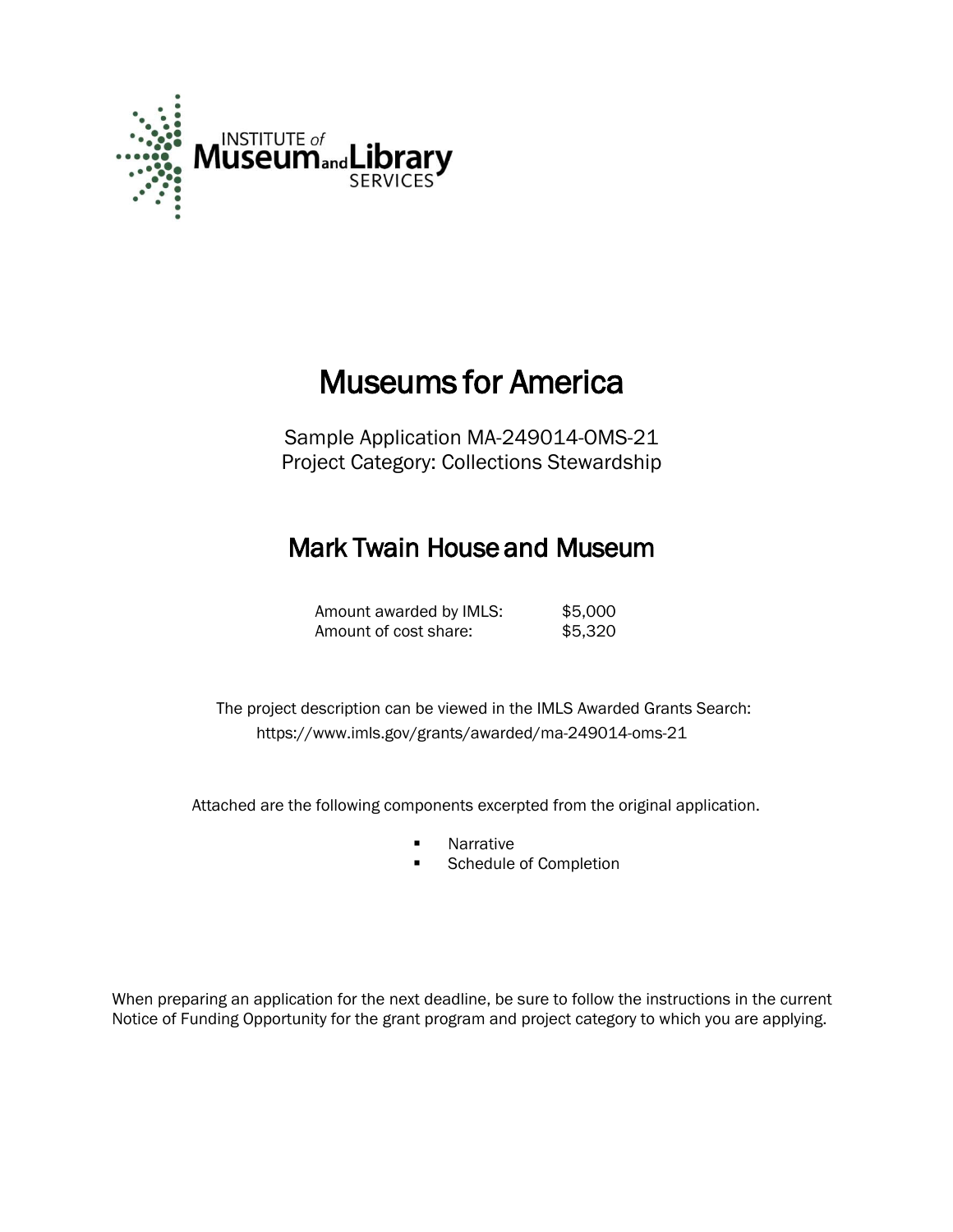# **PROPOSAL NARRATIVE**

# **I. Project Justification**

The Mark Twain House & Museum seeks funding for the professional conservation treatment of seven 19<sup>th</sup>-century objects from its collections: four pieces of furniture and three personal items that belonged to Samuel Clemens (more popularly known by his pen name "Mark Twain") and his wife Olivia. Each of the objects to be conserved provides valuable and unique insight into Twain's life and his era. Thus, they significantly support the museum's mission to preserve and continue Mark Twain's legacy and to educate the public about the author, his work, and his era. It is critical to have them treated, so that they will be preserved for the future and the museum can make them accessible to the public and available for scholarly research.

The museum was founded to preserve Mark Twain's Hartford, Connecticut home. The home was designed and built for Twain, and he and his family lived there from 1874 to 1891. During that period, he wrote some of his greatest works, including *The Adventures of Tom Sawyer*, *Adventures of Huckleberry Finn*, *Life on the Mississippi*, and *A Connecticut Yankee in King Arthur's Court*. Twain said that the years he lived in Hartford were the happiest and most productive of his life, and he described the family's house as "the loveliest home that ever was."

The Mark Twain House provides valuable insight into the life and times of Mark Twain, as well as into design trends of the Gilded Age. The first floor and other public spaces in the House were decorated by Louis Comfort Tiffany and his innovative design firm, Louis C. Tiffany & Co., Associated Artists. In fact, the House is one of only two domestic interiors designed by Tiffany that are open to the public, and the only one that has been fully restored. The interior of the House has been carefully restored to its condition in 1881, after the Tiffany decoration. In recognition of its national significance, the Mark Twain House has been designated a National Historic Landmark.

In addition to the landmark Mark Twain House, the museum is the steward of a collection of more than twenty thousand artifacts of historic significance. These include: period furnishings; items of decorative and fine arts; domestic artifacts; documents, including correspondence; photographs; films; and books. Many of these items belonged to Mark Twain or to members of his family, such as the items that are the subject of this application.

The Mark Twain House has been operated as a public museum since 1974. In a typical year, the museum serves more than seventy thousand people of all ages who tour the Mark Twain House, visit the museum's permanent and special exhibitions in its Museum Center, and attend its many public programs.

The Historic Items to be Conserved. Through this project, the museum will have the following objects from its collections professionally conserved to address condition issues:

• Three upholstered chairs, circa 1870, that the Twain family used in the drawing room of their Hartford home – where they remain on prominent display today. The chairs are of ebonized walnut decorated with gilt, finials, and painted porcelain medallions framed in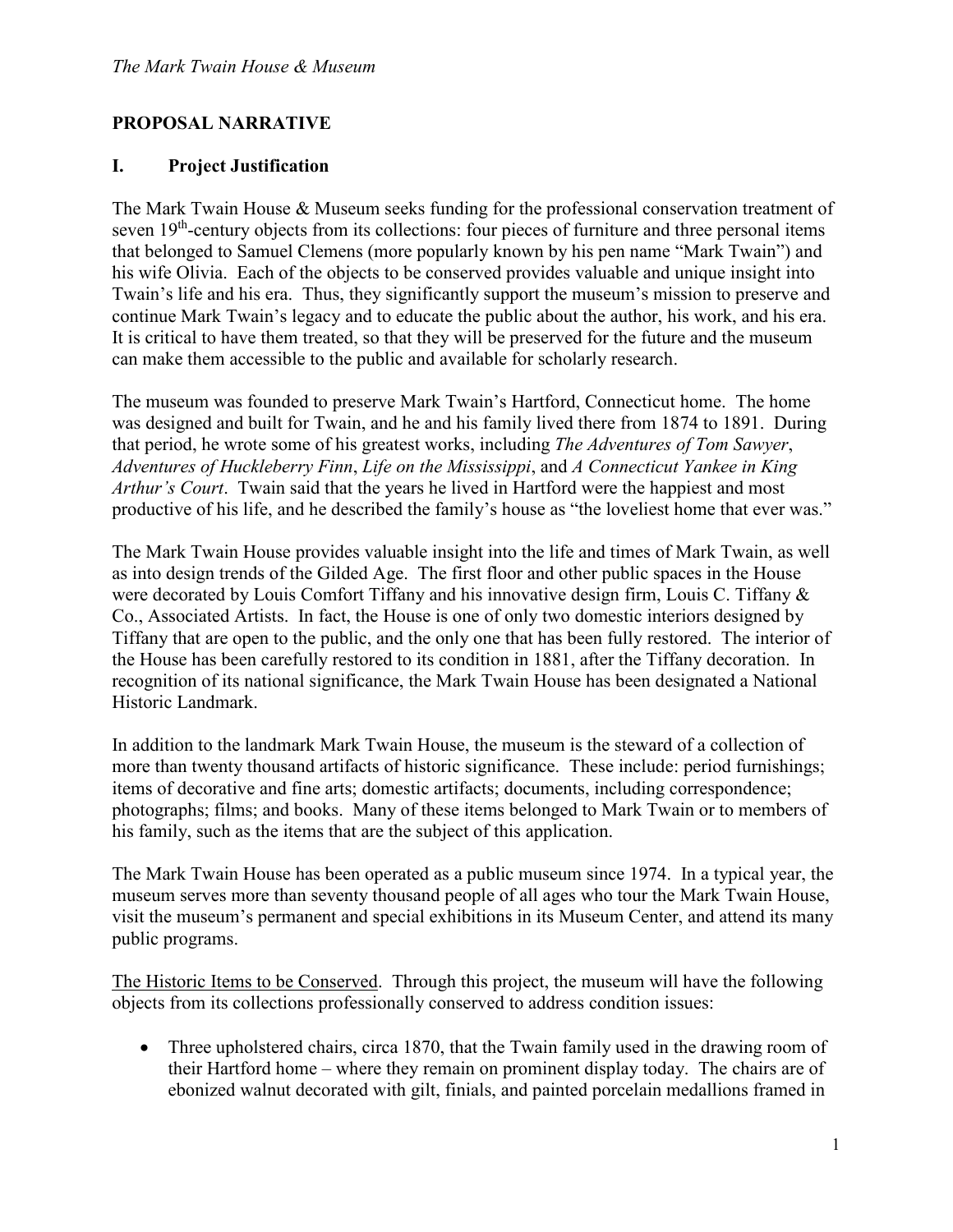ormolu. The chairs are believed to be the work of furniture-maker and decorator Leon Marcotte, from whom Twain is known to have purchased furniture and who also created some decorative wood detailing in Twain's home. One of the chairs is missing one of its decorative medallions; another is missing a drop finial and has a loose medallion; and all require cleaning and waxing of the wood. The chairs are a dominant feature of the drawing room and their missing pieces are very noticeable – in fact, they have been commented on by visitors touring the House.

- A  $19<sup>th</sup>$ -century Italian bench chest that the family used in their Hartford home, and that Twain's only surviving daughter, Clara, kept after his death and used in her own home. The chest, which is on display in the Mark Twain House, is made of veneer and incised wood and is ornately decorated with images of fantastic creatures and flowers. In 1878, the family traveled to Europe, where they purchased many furnishings for their Hartford home. Among their acquisitions was a chest purchased in Venice, which could be this one. The bench has areas of veneer loss, as well as a missing section of molding.
- A circa 1880 leather-clad, velvet and satin-lined case for a carved meerschaum pipe that belonged to Twain. The case bears the logo of the firm that sold the pipe – Carl Hiess, of Graben Street, in Vienna, Austria. Twain was a constant smoker (as he said at his 70<sup>th</sup>) birthday celebration: *it has always been my rule never to smoke when asleep and never to refrain when awake*.) This pipe was likely acquired by Twain on his extensive travels. He gave the pipe and its case to his longtime business agent and friend Franklin Whitmore of Hartford, whose family later returned them to the museum. The leather along the edges of the case is lifting and is missing along one side, and areas are worn.
- A sterling silver and tortoiseshell hair comb that belonged to Twain's wife Olivia. The piece was made by Tiffany and Co., the famed New York City jewelers founded by Louis Comfort Tiffany's father, and bears a Tiffany mark. Twain's daughter Clara kept the hair comb after her mother's death. Two of the comb's tortoiseshell teeth have broken off and need to be re-attached. There also is some corrosion and tarnish on the piece that need to be addressed.
- An ebonized wood walking stick with an ivory handle carved in the shape of a dog's head. The walking stick was given by Twain to Daniel Molloy, an Irish immigrant who was Twain's gardener. Molloy treasured the gift, and a newspaper profile of him in his later years noted that he kept it in a wooden box which he made especially for it. After his death, his son, Judge Thomas Molloy, gifted the stick to the museum. The stick is broken in two pieces, one of the dog's crystal eyes is missing, and the brass tip and the metal collar between the handgrip and stick are slightly corroded.

The Need for the Project. The objects were chosen for this project because of their provenance, their importance to the interpretation of the Mark Twain House and to the study of Mark Twain and his era, and their current condition. All are more than a century old and are in need of repair. In order to preserve them so their future accessibility will be ensured, it is necessary to have them treated by a professional conservator. In 2019, the museum had the objects examined by Christine Puza, a conservator at the Williamstown Art Conservation Center, of Williamstown,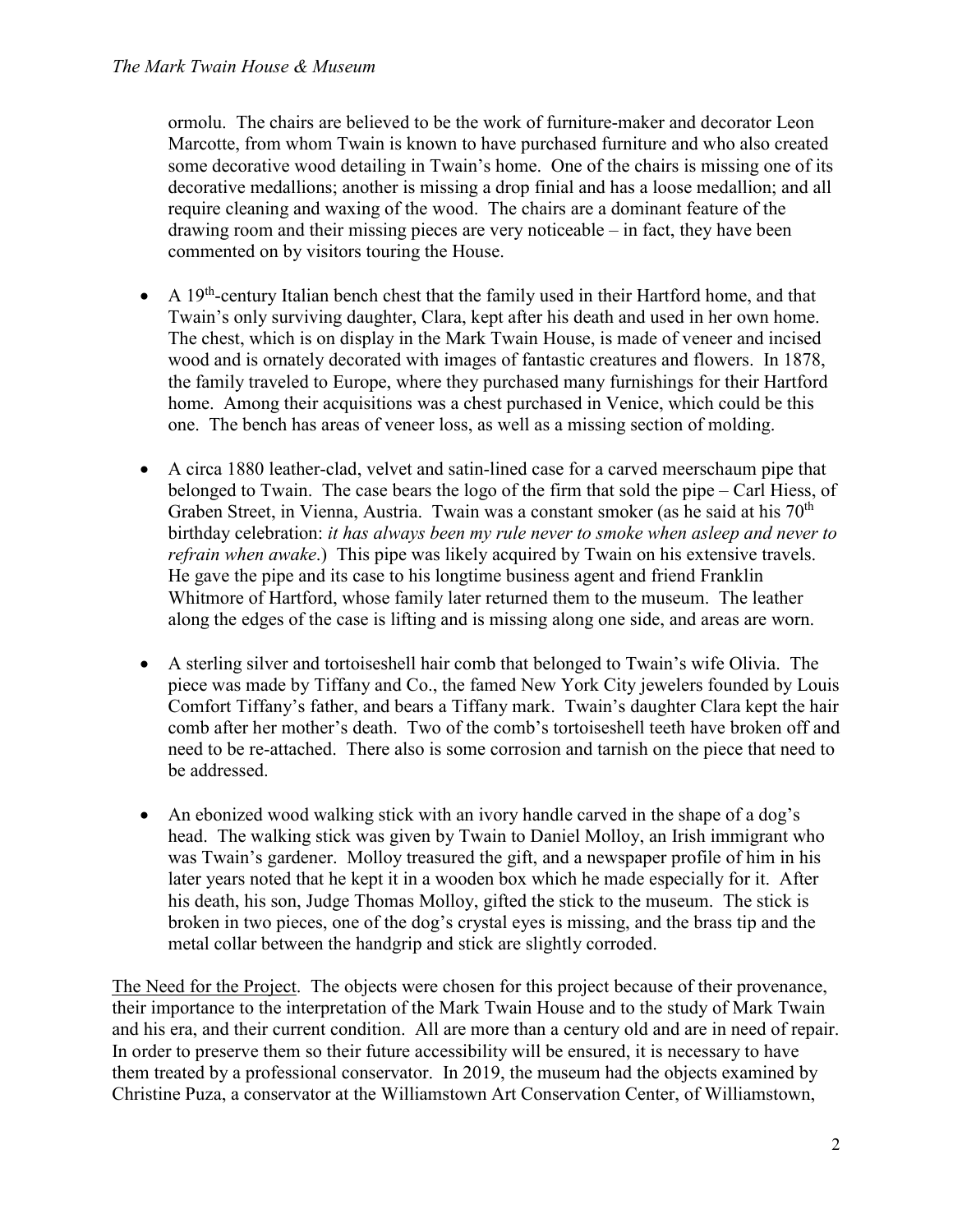Massachusetts, the firm which the museum plans to engage to treat the items. For each object, she prepared a summary of its current condition, as well as a recommended conservation treatment plan. (These reports are included with this application.)

The museum has been having collection items conserved, in accordance with the findings of professional conservation assessments, as requisite funding is secured. In determining which items to have conserved, the museum is following guidelines adopted by its Collections Committee. This committee, which advises the museum's Board of Trustees and is composed of trustees and relevant professionals, has established a set of priorities for the on-going conservation treatment of collection items. The first priority is items that actually belonged to Twain or his family members. Within this category, preference is to be given to objects that have a direct connection to the Hartford house, particularly during the 1881-1891 time period which is consistent with the house's restoration. All of the items included in this project have a direct connection to the house and to the family's life during that period. They provide unique insight into the life of one of America's most important cultural figures. They also offer valuable information about upper class domestic life of Twain's era. In addition, they are items that are either on daily display to visitors or likely to be featured in public exhibitions, and the museum, with the requested grant, will be able to afford the recommended treatment for each.

The Benefits of the Project. The project will ensure the continued accessibility of the objects for public display and study. In a typical year, more than seventy thousand people from across the country and around the world tour the Mark Twain House and its exhibitions and attend the museum's many public programs. Thus, the project will benefit the many thousands of people who will visit the museum in the future and have the opportunity to experience the conserved objects. The items will support the historic interpretation of the Twain home, and provide the museum's visitors with an accurate representation of life in the household and of the individuals who lived and worked there. In addition, the objects illustrate late nineteenth-century trends in furniture, décor, and accessories, and illuminate the evolution of Samuel Clemens from a poor boy of the south to an upper-class "Connecticut Yankee." The fact that all of the objects were personal belongings of Twain and his wife adds to their interpretive value, as they provide authenticity, and visitors are particularly interested in - and affected by - items with a direct link to Twain. In fact, in evaluations of recent special exhibitions, many visitors stated that the opportunity to see actual family belongings was what they liked best about the exhibitions.

The furniture items will be returned to public display in the Mark Twain House. The comb, walking stick, and pipe case initially will be put in collection storage. However, shortly after completion of the project, the museum plans to display the items in a small exhibit about object conservation. They will then be available for use in other displays and special exhibitions, as well as to enhance public programs such as lectures. For example, before it broke, the comb was displayed at a program on Tiffany jewelry, as well as in an award-winning costume exhibition; and the pipe case was included in a special exhibition about Twain's travels. If it had been in better condition, the museum would have featured the walking stick in a special exhibition about the individuals who worked as servants in the Twain household. The objects also will be available for loans to other cultural organizations for exhibitions.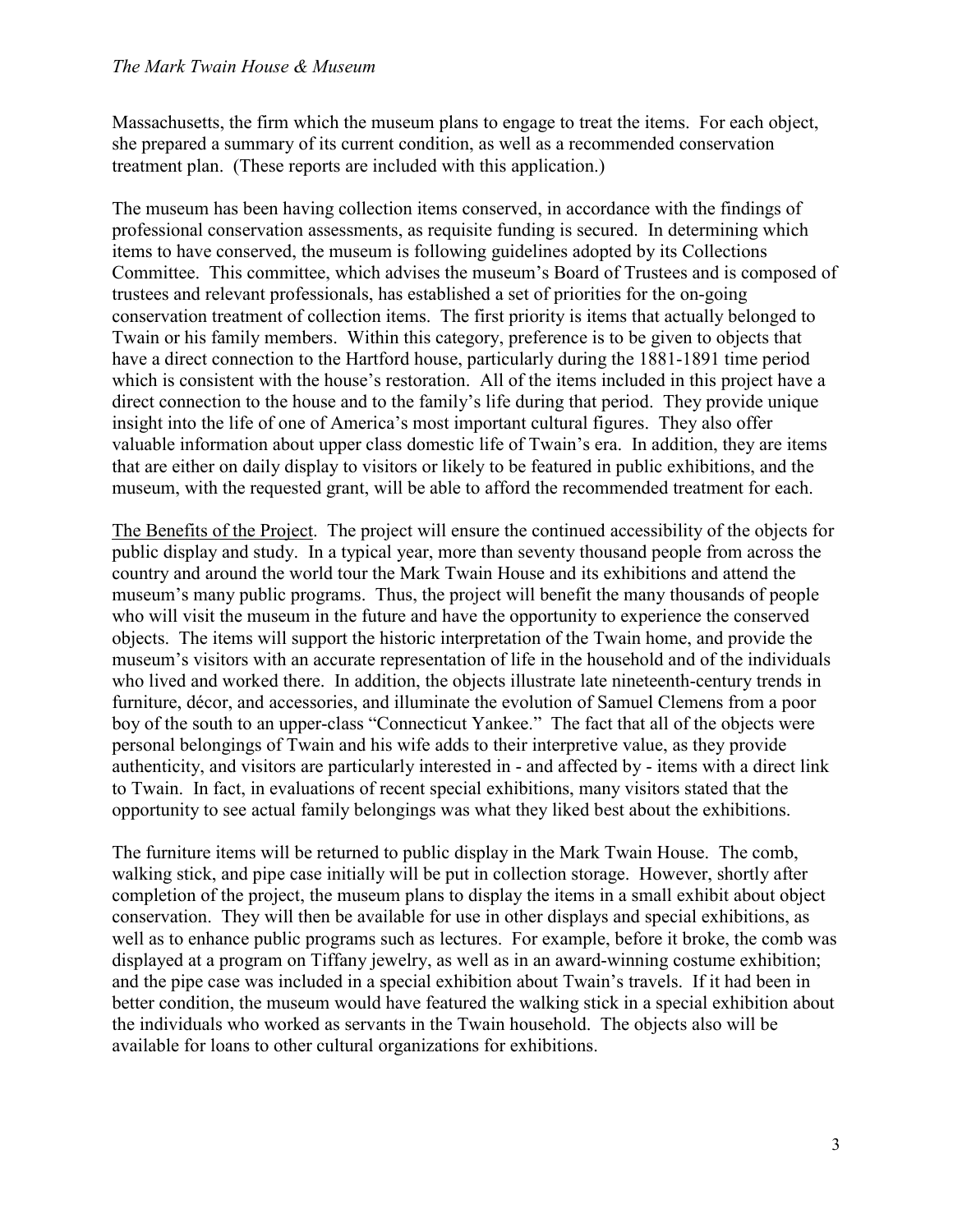All of the museum's collections, including the objects to be assessed, are available to researchers. They have been studied by scholars conducting research into Mark Twain, various aspects of the  $19<sup>th</sup>$  century, or the work of particular artists, artisans, or furniture makers represented in the collections. Noted Twain scholars and biographers who have utilized the museum's collections include Jocelyn Chadwick, Ron Chernow, Kerry Driscoll, Shelley Fisher Fishkin, Alan Gribben, Susan Harris, Ron Powers, and Thomas Quirk. The collections have also been used by journalists and by other institutions. In addition, the collections have been featured in documentaries and television shows about Mark Twain and/or his era, including Ken Burns' *Mark Twain*, C-SPAN's *Book TV* and *American History TV*, the PBS series *Pride of Place*, A&E Channel's *America's Castles*, and HGTV's *Restore America*; and have been included in numerous books and other publications.

Advancement of Museum's Strategic Plan. The project will advance the museum's Strategic Plan, one of the guiding principles of which is: "As a museum, we strive to preserve our historic house and collections according to the highest industry-recognized standards." The Plan also calls for the museum to seek ways to use the collections to reinforce its mission of promoting Mark Twain's legacy and relevance, and to integrate the collections further with the visitor experience. This is to be done by making more of the collections accessible to the general public through exhibitions and other displays and in connection with public programs. Thus, the project, by preserving important collection items so that they will be available for future use, advances the Plan's objectives.

Alignment with Museums for America Goals. By preserving these valuable and unique artifacts, the project will ensure that they remain available to both the general public through display at the museum and at other public sites, and to scholars and others for research. This increases public access to these historic assets. In addition, by enhancing the information conveyed through exhibitions and other public programs, the objects will support lifelong learning.

# **II. Project Work Plan**

The project is at a mature level and benefits from the museum's extensive experience in conducting similar conservation projects, as well as the expertise and best practices of the conservators who will treat the objects. The project work plan is relatively simple. The museum's staff will finalize the project schedule with the conservators, including scheduling the transportation of the objects to the conservation studio; consult with the conservators throughout the project; update the museum's collection records to reflect the project activities; and, at the conclusion of the project, either put the objects on display in the Mark Twain House or store them in accordance with relevant preservation standards. The museum will monitor the environmental conditions, including temperature, humidity, and light, in the Mark Twain House and in other display and storage areas where the objects will be kept.

Risks. The most significant risk to the successful completion of the project concerns timing. In connection with past conservation projects, the museum has encountered instances where, due to unforeseen circumstances, conservators have not been able to get their work done in accordance with the agreed-upon schedule. Although the museum does not anticipate any delays, it has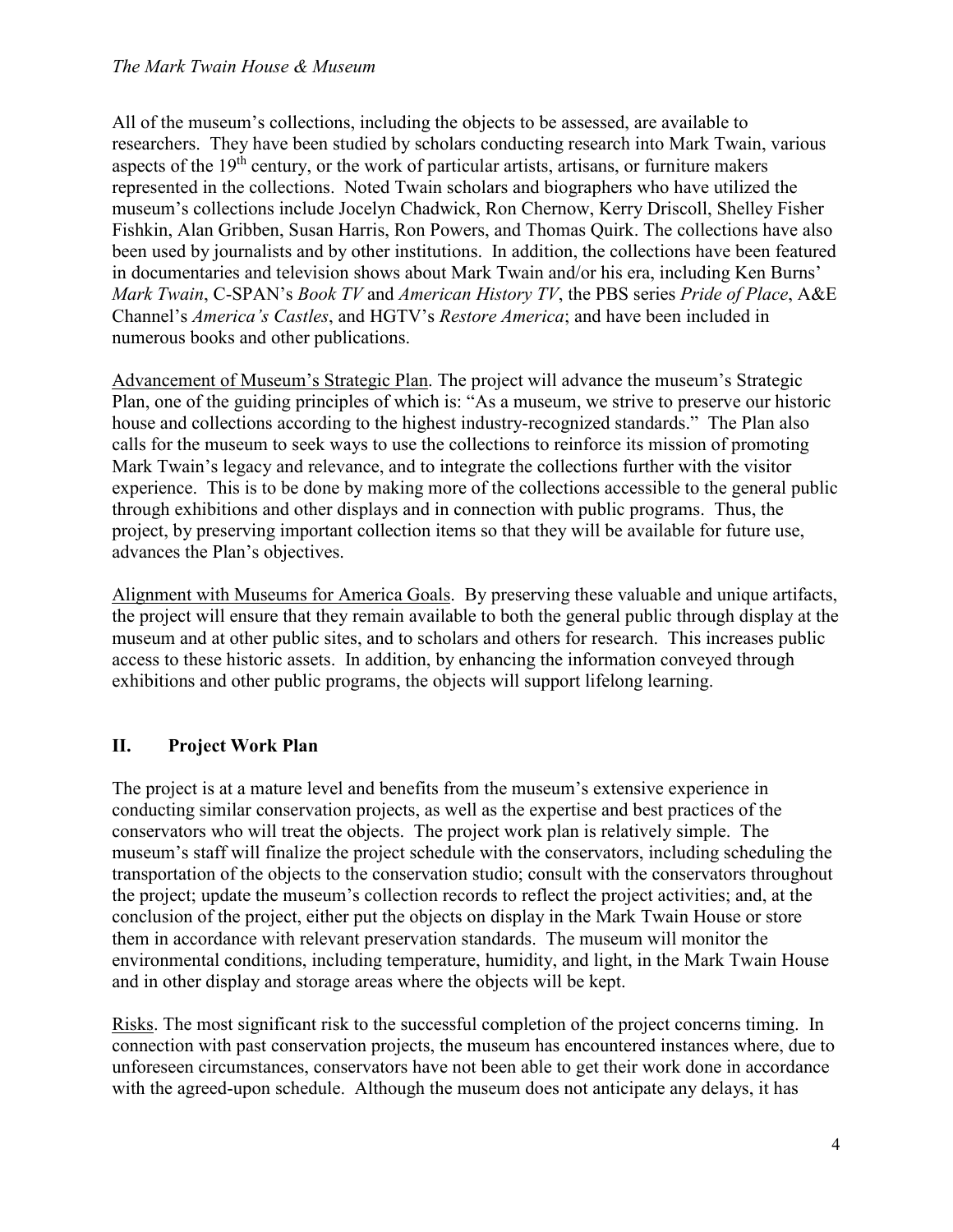included extra time in the project timeline for the conservation treatment, beyond that requested by the conservators.

It is not expected that the current pandemic will impact the museum's ability to complete the project during the project period. The museum has been able to continue to properly care for its collections and to successfully carry out other conservation projects during the pandemic.

Project Personnel. The project will be overseen by the museum's Director of Collections Jodi DeBruyne, who will serve as Project Director. Ms. DeBruyne assumed her present position in January 2020. Prior to joining the museum, she was Director of Collections at the Abbe Museum in Maine, and the Curator of Collections and Exhibits for the Juneau-Douglas City Museum in Alaska. She holds a bachelor's degree in Art History and a master's degree in Museum Studies, and has experience overseeing similar grant-funded projects. She will be assisted by the museum's Assistant Curator Mallory Howard, who has assisted with the care and interpretation of the museum's historic buildings and collections since 2010. Ms. Howard holds a bachelor's degree in History, and certification from the Modern Archives Institute of Washington, DC.

The actual conservation treatment will be done by the Williamstown Art Conservation Center in Williamstown, Massachusetts ["WACC"]. WACC is a nonprofit institution for the conservation and preservation of artworks and objects of cultural heritage, which provides consultation and treatment services to museums and other nonprofit organizations, as well as private institutions, businesses, and individuals throughout New England and the Northeast. The museum has used WACC's services in the past for the treatment of important collection objects, and has been pleased with their work.

The WACC staff members who will work on the project are Christine Puza, Department Head of Furniture, Frames, and Analytical Services, and Helene Gillette-Woodard, Department Head of Objects. They may be assisted by Sally Gunhee Kim, Post-Graduate Fellow in Objects and Furniture Conservation. Ms. Puza conducted the assessment of the objects last year. She has been a conservator of wooden objects at WACC for almost eight years; has experience in the examination and treatment of a wide range of fine art and decorative objects, including wood, gilded wood, lacquer, organic, composite, ivory, and metal objects; and has a Master of Arts degree in Art Conservation, a Certificate of Advanced Study in Museum Studies, a Bachelor's degree in Biological Sciences, and a Technical Certificate in Gemology. Prior to joining WACC, she treated objects at other institutions, including the Royal Ontario Museum. Ms. Gillette-Woodard has held her current position for eleven years and prior to that was Senior Conservator of Objects and CEO at Heartland Art Conservation in Indiana. She has a Master of Arts degree in Art Conservation, a Certificate of Advanced Studies in Museum Studies, and a Bachelor's degree in Ecology and Chemistry. Ms. Kim works under the supervision of Ms. Puza and Ms. Gillette-Woodard. She has a Masters of Art degree in Art Conservation and a Bachelor's degree in Chemistry and Visual Arts, and has been a graduate art conservation intern at the Museum of Anthropology at the University of British Columbia and at the McCord Museum in Montreal.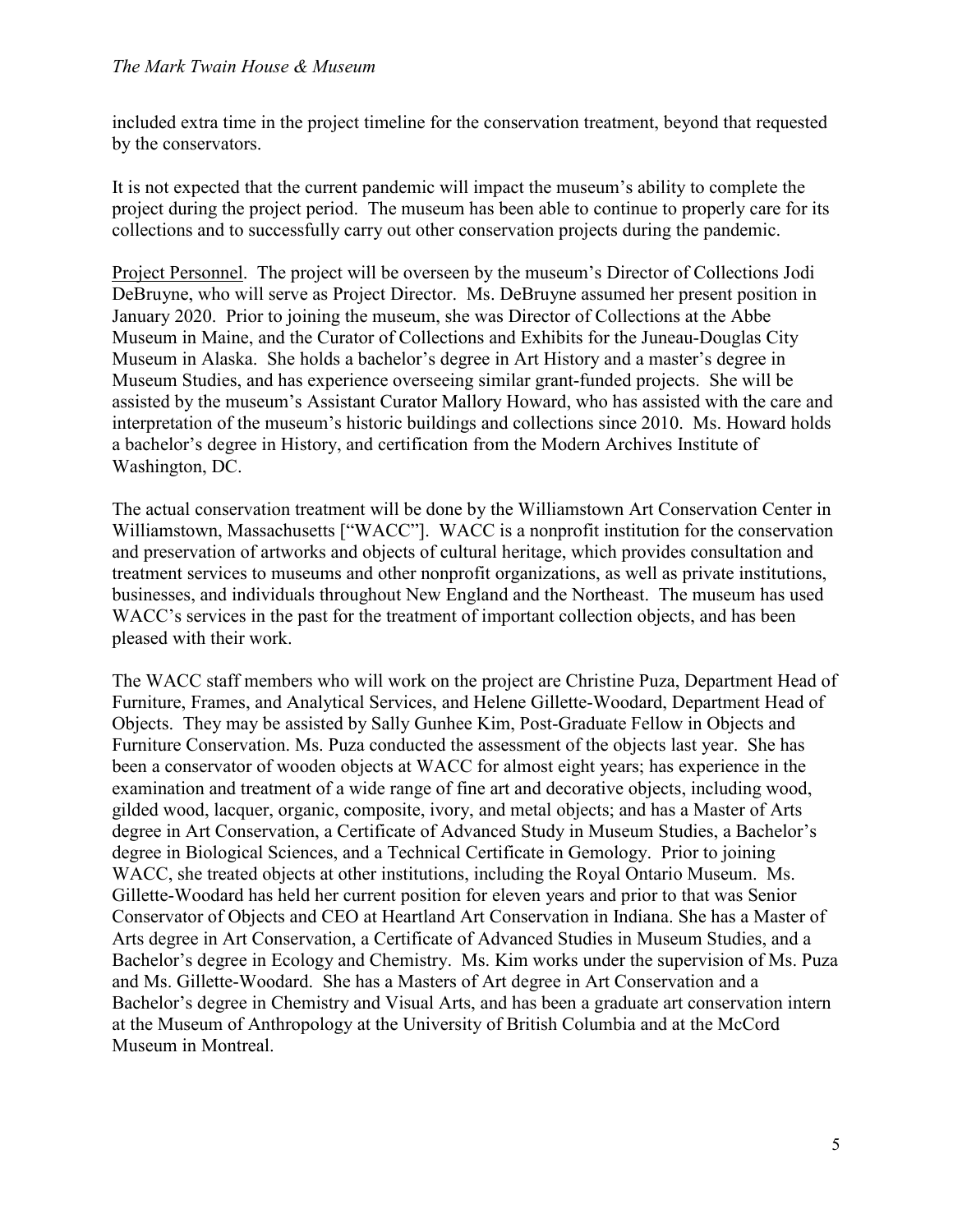Sequence of Activities. The project will take place over the course of ten months. Project activities will take place in the following sequence:

- 1. The Project Director will finalize all details with the conservators and, with the assistance of the Assistant Curator, pack the items to be conserved for transportation. She will also provide visitor services staff with necessary information to explain the absence of the drawing room chairs to visitors touring the Mark Twain House.
- 2. WACC will transport the objects to its studio in accordance with appropriate professional standards, and will begin treatment of them in accordance with the relevant condition reports for each. WACC estimates that it will need six months to complete the treatment of the objects. (The project schedule allows for an additional two months for the conservators to complete their work, in order to allow for any unanticipated delays.)
- 3. The Project Director will be in contact with the conservators throughout the period of treatment to monitor progress and to respond to any issues or questions that may arise.
- 4. When the treatment of the objects is complete, WACC will transport them back to the museum.
- 5. The chairs and bench chest will be put on display in the Mark Twain House. The pipe case, walking stick, and comb will be placed in collections storage until needed for a display or exhibition.
- 6. Museum staff will update its collections management database and other records to reflect the treatment of the objects, including adding treatment reports and photos.
- 7. The museum will publicize the completion of the conservation project.

Resources. The resources needed to conduct the project are staff time, the contracted services of the conservators, and the funding needed to complete the project. The Project Director and the Assistant Curator will conduct all required project activities as part of their regular duties. WACC has confirmed its availability to undertake the project. The museum will include the project expenses in its operating budget for the fiscal year in which the project will take place, and will cover its required cost-share from its operating revenue.

Monitoring Project Progress. Throughout the project, museum staff will evaluate its progress through contact with the conservators. It will evaluate the final results of the project by comparing the work done to that outlined in the treatment plans for each object. The project will be deemed to be a success if the objects have been treated in accordance with the relevant plans and, thus, are in good condition and can be utilized and displayed as outlined above for the foreseeable future.

Sharing Project Results. The museum will share the results of the project with the public through its e-newsletter, which it sends to more than 14,500 subscribers each month; through its Facebook page, which currently reaches more than 50,000 followers; and through its website, which has more than 278,000 unique visitors annually. The purpose of such publicity will be to educate the public about the need for, and benefits of, historic conservation and preservation; to acknowledge the critical support of IMLS; and to encourage both new and return visitation to the museum. In addition, the non-furniture objects will be featured in a future exhibit at the museum about the conservation of historic objects.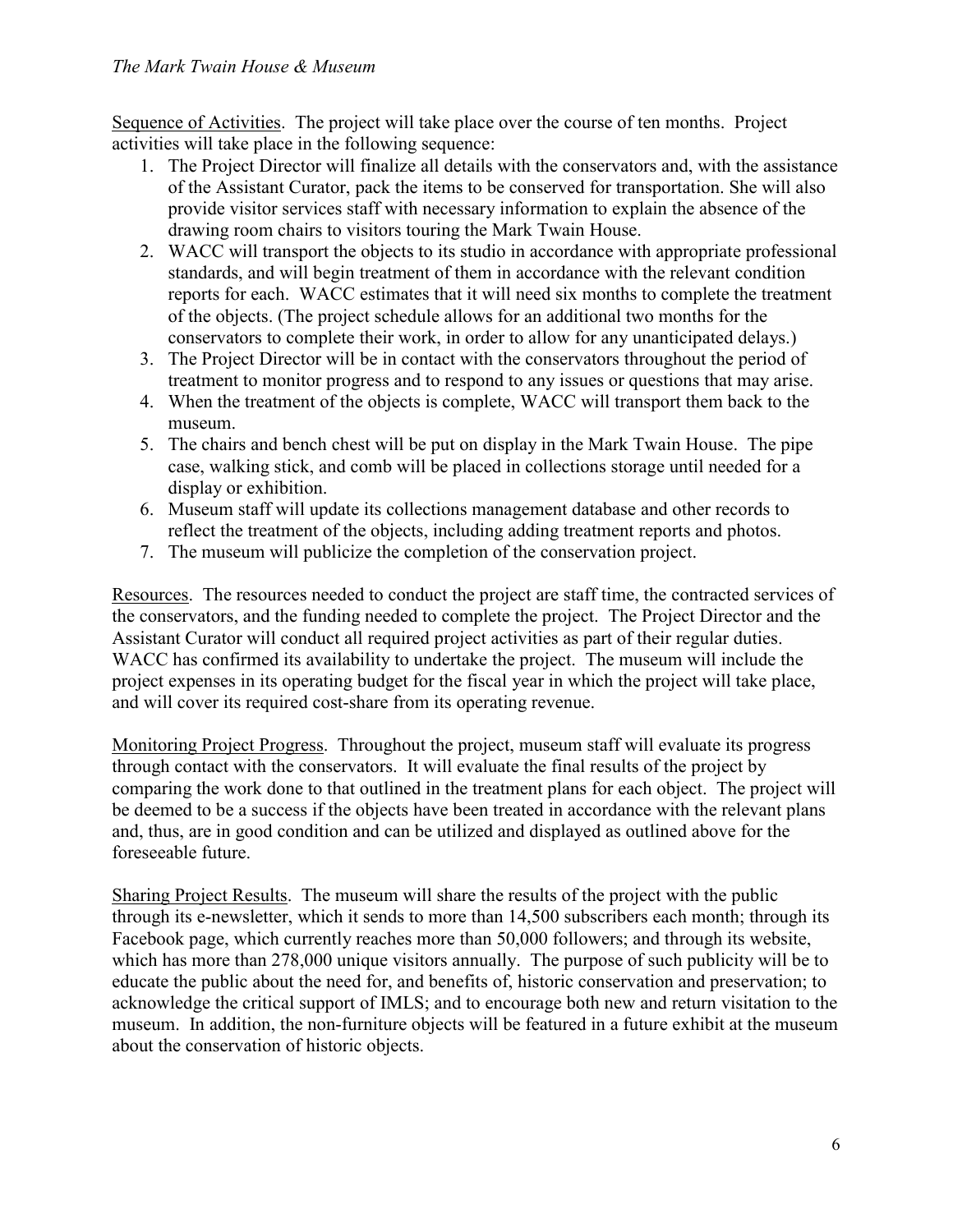# **III. Project Results**

Intended Results & Impact on Collections. The project is addressing the need to have important items in the museum's collections professionally conserved due to their age and current condition, which if not addressed, could limit their future accessibility. As a result of the conservation treatment, the condition of each of the objects will be improved and stabilized, so that it will be accessible for public display and for research purposes for the foreseeable future. The objects to be treated provide unique and valuable insight into the life of Mark Twain, as well as into a number of other themes in American history and culture. The project will ensure that they remain accessible to scholars and others for research, and to the general public through exhibitions, public programs, and other display. Thus, the project will improve both the condition and the utility of the museum's collections.

The museum's publicizing of the project will also benefit the museum's collections because it will serve to educate museum supporters and the community in general about the need for such conservation projects and their positive impact. This will support the museum's efforts to raise funds for future conservation projects.

Data Collection & Tangible Products. During the project period, the only data that will be collected by the museum is the information that will be contained in the reports of the conservators who treat the objects. Such data will be used to assess the project, and will be useful for the on-going care of the objects. Over the long-term, the success of the project can be further demonstrated through data about the use of the conserved items by the museum, by other institutions, and by scholars and other researchers, in the years following their conservation.

The tangible products of the project will be the objects in their improved condition.

Sustaining the Benefits of the Project. The museum will sustain the benefits of the project by properly caring for the conserved objects in order to maintain their improved condition and ensure their continued accessibility into the future. Following the project, the objects either will be exhibited or stored in collections storage. Such exhibition and storage shall comply with applicable preservation standards. Environmental conditions in the exhibition and storage spaces will be monitored; the exhibited furniture will be regularly cleaned in accordance with applicable preservation practices; and the items in storage will be housed using appropriate archival materials.